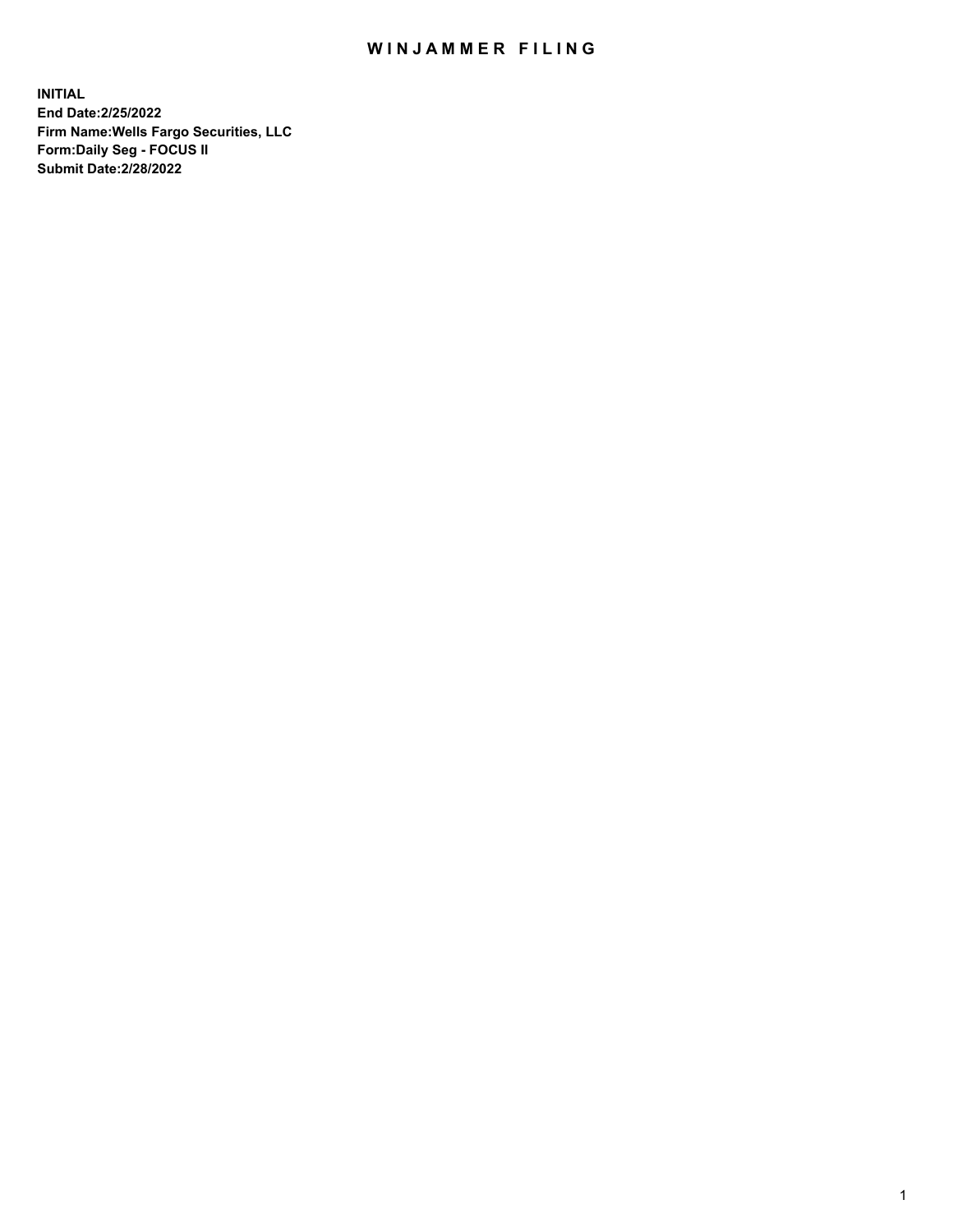**INITIAL End Date:2/25/2022 Firm Name:Wells Fargo Securities, LLC Form:Daily Seg - FOCUS II Submit Date:2/28/2022 Daily Segregation - Cover Page**

| Name of Company                                                                                                                                                                                                                                                                                                                | <b>Wells Fargo Securities LLC</b>                          |
|--------------------------------------------------------------------------------------------------------------------------------------------------------------------------------------------------------------------------------------------------------------------------------------------------------------------------------|------------------------------------------------------------|
| <b>Contact Name</b>                                                                                                                                                                                                                                                                                                            | <b>James Gnall</b>                                         |
| <b>Contact Phone Number</b>                                                                                                                                                                                                                                                                                                    | 917-699-6822                                               |
| <b>Contact Email Address</b>                                                                                                                                                                                                                                                                                                   | james.w.gnall@wellsfargo.com                               |
| FCM's Customer Segregated Funds Residual Interest Target (choose one):<br>a. Minimum dollar amount: ; or<br>b. Minimum percentage of customer segregated funds required:% ; or<br>c. Dollar amount range between: and; or<br>d. Percentage range of customer segregated funds required between:% and%.                         | 115,000,000<br><u>0</u><br>0 <sub>0</sub><br>00            |
| FCM's Customer Secured Amount Funds Residual Interest Target (choose one):<br>a. Minimum dollar amount: ; or<br>b. Minimum percentage of customer secured funds required:%; or<br>c. Dollar amount range between: and; or<br>d. Percentage range of customer secured funds required between:% and%.                            | 30,000,000<br><u>0</u><br>0 <sub>0</sub><br>0 <sub>0</sub> |
| FCM's Cleared Swaps Customer Collateral Residual Interest Target (choose one):<br>a. Minimum dollar amount: ; or<br>b. Minimum percentage of cleared swaps customer collateral required:% ; or<br>c. Dollar amount range between: and; or<br>d. Percentage range of cleared swaps customer collateral required between:% and%. | 355,000,000<br><u>0</u><br>00<br>00                        |

Attach supporting documents CH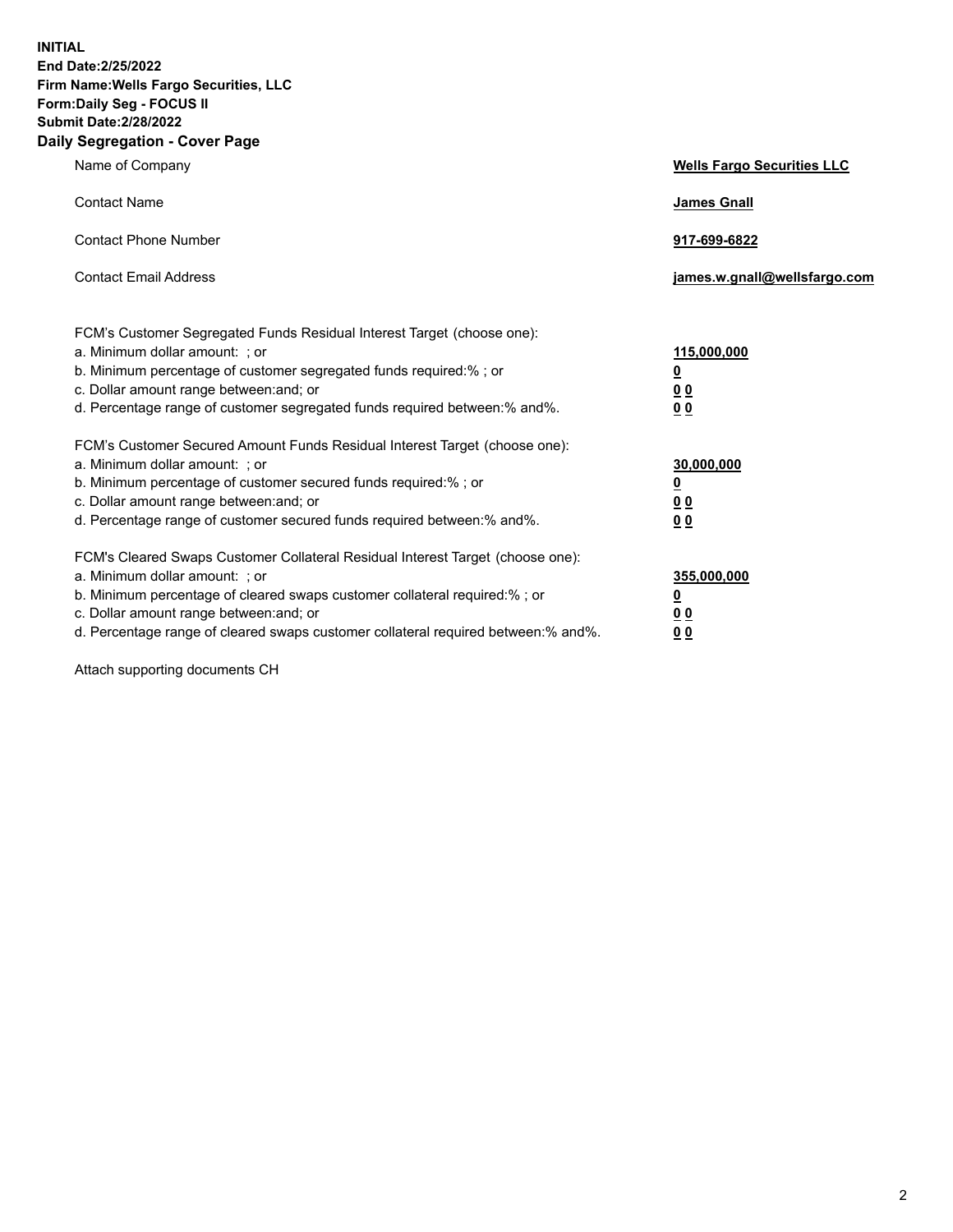**INITIAL End Date:2/25/2022 Firm Name:Wells Fargo Securities, LLC Form:Daily Seg - FOCUS II Submit Date:2/28/2022 Daily Segregation - Secured Amounts**

Foreign Futures and Foreign Options Secured Amounts Amount required to be set aside pursuant to law, rule or regulation of a foreign government or a rule of a self-regulatory organization authorized thereunder **0** [7305] 1. Net ledger balance - Foreign Futures and Foreign Option Trading - All Customers A. Cash **356,654,312** [7315] B. Securities (at market) **183,403,067** [7317] 2. Net unrealized profit (loss) in open futures contracts traded on a foreign board of trade **-86,772,408** [7325] 3. Exchange traded options a. Market value of open option contracts purchased on a foreign board of trade **433,020** [7335] b. Market value of open contracts granted (sold) on a foreign board of trade **0** [7337] 4. Net equity (deficit) (add lines 1. 2. and 3.) **453,717,991** [7345] 5. Account liquidating to a deficit and account with a debit balances - gross amount **2,836,377** [7351] Less: amount offset by customer owned securities **-2,780,707** [7352] **55,670** [7354] 6. Amount required to be set aside as the secured amount - Net Liquidating Equity Method (add lines 4 and 5) **453,773,661** [7355] 7. Greater of amount required to be set aside pursuant to foreign jurisdiction (above) or line 6. **453,773,661** [7360] FUNDS DEPOSITED IN SEPARATE REGULATION 30.7 ACCOUNTS 1. Cash in banks A. Banks located in the United States **98,653,394** [7500] B. Other banks qualified under Regulation 30.7 **91,025,536** [7520] **189,678,930** [7530] 2. Securities A. In safekeeping with banks located in the United States **178,415,748** [7540] B. In safekeeping with other banks qualified under Regulation 30.7 **0** [7560] **178,415,748** [7570] 3. Equities with registered futures commission merchants A. Cash **-19,397,307** [7580] B. Securities **45,021,475** [7590] C. Unrealized gain (loss) on open futures contracts **45,857,172** [7600] D. Value of long option contracts **20** [7610] E. Value of short option contracts **0** [7615] **71,481,360** [7620] 4. Amounts held by clearing organizations of foreign boards of trade A. Cash **0** [7640] B. Securities **0** [7650] C. Amount due to (from) clearing organization - daily variation **0** [7660] D. Value of long option contracts **0** [7670] E. Value of short option contracts **0** [7675] **0** [7680] 5. Amounts held by members of foreign boards of trade A. Cash **311,898,440** [7700] B. Securities **45,034,713** [7710] C. Unrealized gain (loss) on open futures contracts **-195,007,351** [7720] D. Value of long option contracts **433,000** [7730] E. Value of short option contracts **0** [7735] **162,358,802** [7740] 6. Amounts with other depositories designated by a foreign board of trade **0** [7760] 7. Segregated funds on hand **0** [7765] 8. Total funds in separate section 30.7 accounts **601,934,840** [7770] 9. Excess (deficiency) Set Aside for Secured Amount (subtract line 7 Secured Statement Page 1 from Line 8) **148,161,179** [7380] 10. Management Target Amount for Excess funds in separate section 30.7 accounts **30,000,000** [7780]

11. Excess (deficiency) funds in separate 30.7 accounts over (under) Management Target **118,161,179** [7785]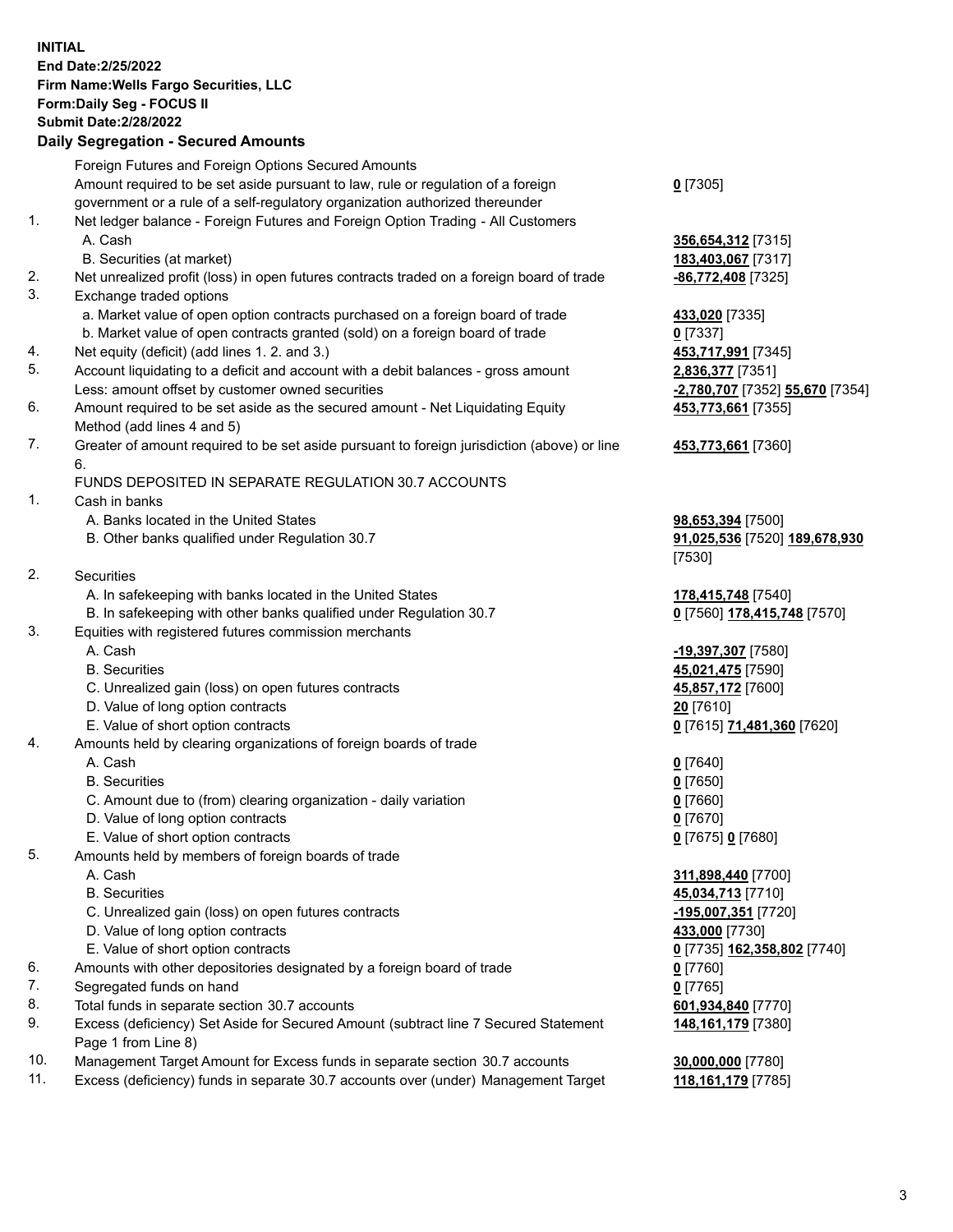**INITIAL End Date:2/25/2022 Firm Name:Wells Fargo Securities, LLC Form:Daily Seg - FOCUS II Submit Date:2/28/2022 Daily Segregation - Segregation Statement** SEGREGATION REQUIREMENTS(Section 4d(2) of the CEAct) 1. Net ledger balance A. Cash **3,140,130,911** [7010] B. Securities (at market) **1,955,178,911** [7020] 2. Net unrealized profit (loss) in open futures contracts traded on a contract market **398,572,853** [7030] 3. Exchange traded options A. Add market value of open option contracts purchased on a contract market **1,803,213,360** [7032] B. Deduct market value of open option contracts granted (sold) on a contract market **-1,640,928,586** [7033] 4. Net equity (deficit) (add lines 1, 2 and 3) **5,656,167,449** [7040] 5. Accounts liquidating to a deficit and accounts with debit balances - gross amount **166,854,481** [7045] Less: amount offset by customer securities **-162,876,085** [7047] **3,978,396** [7050] 6. Amount required to be segregated (add lines 4 and 5) **5,660,145,845** [7060] FUNDS IN SEGREGATED ACCOUNTS 7. Deposited in segregated funds bank accounts A. Cash **162,169,027** [7070] B. Securities representing investments of customers' funds (at market) **675,534,448** [7080] C. Securities held for particular customers or option customers in lieu of cash (at market) **107,146,639** [7090] 8. Margins on deposit with derivatives clearing organizations of contract markets A. Cash **3,112,046,935** [7100] B. Securities representing investments of customers' funds (at market) **124,274,102** [7110] C. Securities held for particular customers or option customers in lieu of cash (at market) **1,848,032,272** [7120] 9. Net settlement from (to) derivatives clearing organizations of contract markets **68,304,293** [7130] 10. Exchange traded options A. Value of open long option contracts **1,803,213,360** [7132] B. Value of open short option contracts **-1,640,928,586** [7133] 11. Net equities with other FCMs A. Net liquidating equity **0** [7140] B. Securities representing investments of customers' funds (at market) **0** [7160] C. Securities held for particular customers or option customers in lieu of cash (at market) **0** [7170] 12. Segregated funds on hand **0** [7150]

- 
- 13. Total amount in segregation (add lines 7 through 12) **6,259,792,490** [7180]
- 14. Excess (deficiency) funds in segregation (subtract line 6 from line 13) **599,646,645** [7190]
- 15. Management Target Amount for Excess funds in segregation **115,000,000** [7194]
- 16. Excess (deficiency) funds in segregation over (under) Management Target Amount Excess

**484,646,645** [7198]